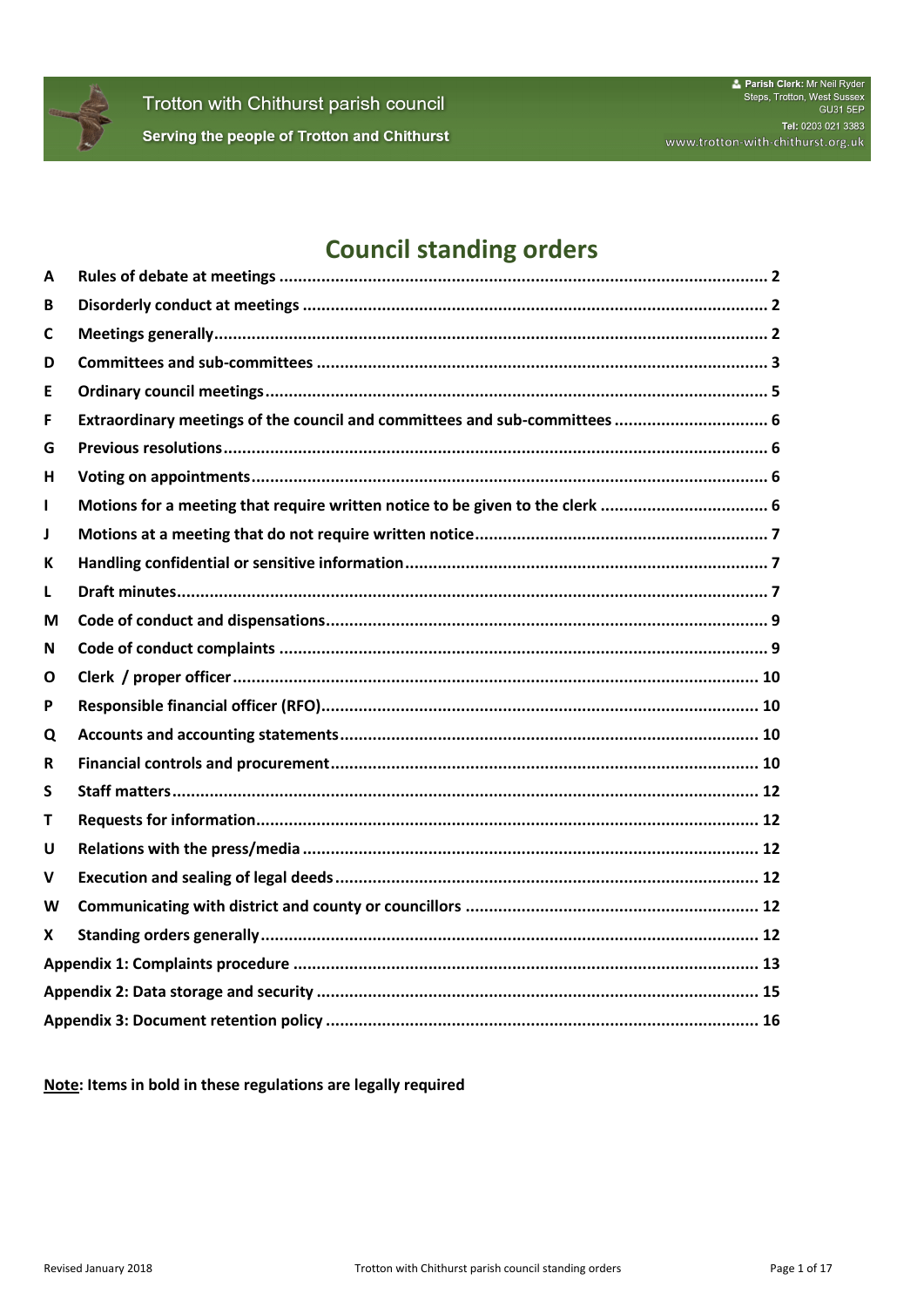### <span id="page-1-0"></span>**A Rules of debate at meetings**

- 1. Motions on the agenda shall be considered in the order that they appear unless the order is changed at the discretion of the chairman of the meeting.
- 2. A motion (including an amendment) shall not be progressed unless it has been moved and seconded.
- 3. An amendment is a proposal to remove or add words to a motion. It shall not negate the motion.
- 4. If an amendment to the original motion is carried, the original motion becomes the substantive motion upon which further amendment(s) may be moved.
- 5. The chairman of the meeting may limit each councillor to speaking once only in the debate on a motion except:
	- a. to speak on an amendment moved by another councillor;
	- b. to move or speak on another amendment if the motion has been amended since he last spoke;
	- c. to make a point of order;
	- d. to give a personal explanation; or
	- e. in exercise of a right of reply.
- 6. A point of order shall be decided by the chairman of the meeting and his decision shall be final.
- <span id="page-1-3"></span>7. When a motion is under debate, no other motion shall be moved except:
	- a. to amend the motion;
	- b. to proceed to the next business;
	- c. to adjourn the debate;
	- d. to put the motion to a vote;
	- e. to ask a person to be no longer heard or to leave the meeting;
	- f. to refer a motion to a committee or sub-committee for consideration;
	- g. to exclude the public and press;
	- h. to adjourn the meeting; or
	- i. to suspend particular standing order(s) excepting those which reflect mandatory statutory requirements.
- 8. Before an original or substantive motion is put to the vote, the chairman of the meeting shall be satisfied that the motion has been sufficiently debated and that the mover of the motion under debate has exercised or waived his right of reply.
- 9. Excluding motions moved understanding orde[r A7](#page-1-3) above, the contributions or speeches by a councillor shall relate only to the motion under discussion and shall not exceed 5 minutes without the consent of the chairman of the meeting.

### <span id="page-1-1"></span>**B Disorderly conduct at meetings**

- 1. No person shall obstruct the transaction of business at a meeting or behave offensively or improperly. If this standing order is ignored, the chairman of the meeting shall request such person(s) to moderate or improve their conduct.
- <span id="page-1-4"></span>2. If person(s) disregard the request of the chairman of the meeting to moderate or improve their conduct, any councillor or the chairman of the meeting may move that the person be no longer heard or excluded from the meeting. The motion, if seconded, shall be put to the vote without discussion.
- 3. If a resolution made under standing order [B2](#page-1-4) above is ignored, the chairman of the meeting may take further reasonable steps to restore order or to progress the meeting. This may include temporarily suspending or closing the meeting.

# <span id="page-1-2"></span>**C Meetings generally**

- **1. Meetings shall not take place in premises which at the time of the meeting are used for the supply of alcohol, unless no other premises are available free of charge or at a reasonable cost.**
- <span id="page-1-5"></span>**2. The minimum three clear days for notice of a meeting does not include the day on which notice was issued, the day of the meeting, a Sunday, a day of the Christmas break, a day of the Easter break or of a bank holiday or a day appointed for public thanksgiving or mourning.**
- <span id="page-1-6"></span>**3. Meetings shall be open to the public unless their presence is prejudicial to the public interest by reason of the confidential nature of the business to be transacted or for other special reasons. The public's exclusion from part or all of a meeting shall be by a resolution which shall give reasons for the public's exclusion.**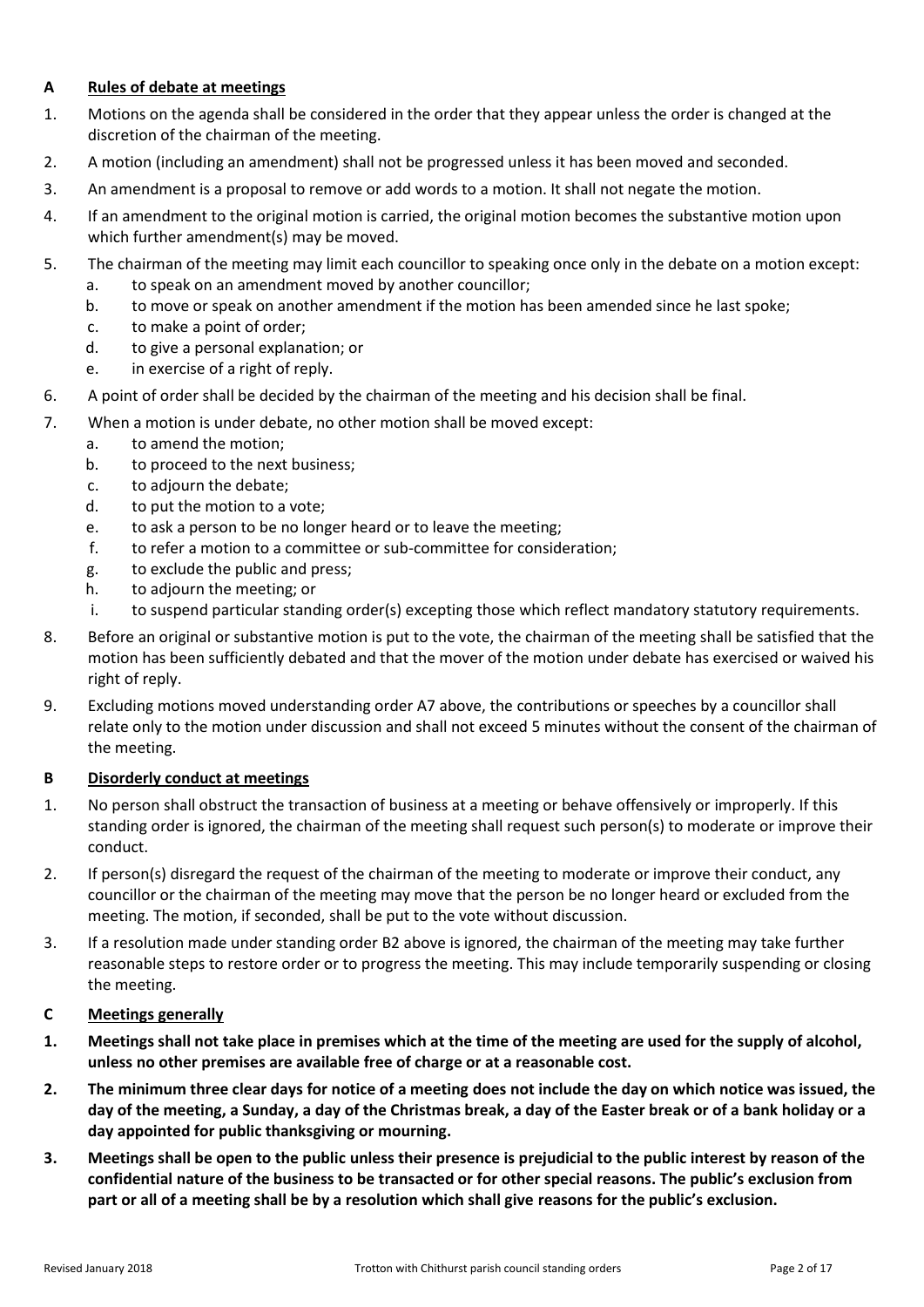- <span id="page-2-1"></span>4. Members of the public may make representations, answer questions and give evidence at a meeting which they are entitled to attend in respect of the business on the agenda.
- <span id="page-2-2"></span>5. The period of time designated for public participation at a meeting in accordance with standing order [C4](#page-2-1) above shall not exceed 10 minutes unless directed by the chairman of the meeting.
- 6. Subject to standing order [C5](#page-2-2) above, a member of the public shall not speak for more than 10 minutes.
- 7. In accordance with standing orde[r C4](#page-2-1) above, a question shall not require a response at the meeting nor start a debate on the question. The chairman of the meeting may direct that a written or oral response be given.
- 8. Only one person is permitted to speak at a time. If more than one person wants to speak, the chairman of the meeting shall direct the order of speaking.
- **9. The press shall be provided with reasonable facilities for the taking of their report of all or part of a meeting at which they are entitled to be present.**
- **10. Subject to standing orders which indicate otherwise, anything authorised or required to be done by, to or before the chairman of the council may in his absence be done by, to or before the vice-chairman of the council (if any).**
- **11. The chairman, if present, shall preside at a meeting. If the chairman is absent from a meeting, the vicechairman, if present, shall preside. If both the chairman and the vice-chairman are absent from a meeting, a councillor as chosen by the councillors present at the meeting shall preside at the meeting. The same rules apply to committees.**
- **12. Subject to a meeting being quorate, all questions at a meeting shall be decided by a majority of the councillors with voting rights present and voting.**
- **13. The chairman of a meeting may give an original vote on any matter put to the vote, and in the case of an equality of votes may exercise his casting vote whether or not he gave an original vote.**
- **14. Unless standing orders provide otherwise, voting on a question shall be by a show of hands. At the request of a councillor, the voting on any question shall be recorded so as to show whether each councillor present and voting gave his vote for or against that question. Such a request shall be made before moving on to the next item of business on the agenda.**
- 15. The minutes of a meeting shall include an accurate record of the following:
	- a. the time and place of the meeting;
	- b. the names of councillors present and absent;
	- c. interests that have been declared by councillors and non-councillors with voting rights;
	- d. whether a councillor or non-councillor with voting rights left the meeting when matters that they held interests in were being considered;
	- e. if there was a public participation session; and
	- f. the resolutions made.
- **16. A councillor or a non-councillor with voting rights who has a disclosable pecuniary interest or another interest as set out in the council's code of conduct in a matter being considered at a meeting is subject to statutory limitations or restrictions under the code on his right to participate and vote on that matter.**
- **17. No business may be transacted at a meeting unless at least one-third of the whole number of members of the council are present and in no case shall the quorum of a meeting be less than three.**
- **18. If a meeting is or becomes inquorate no business shall be transacted and the meeting shall be closed. The business on the agenda for the meeting shall be adjourned to another meeting.**
- 19. See below for the quorum of a committee meeting.
- 20. A meeting shall not exceed a period of 3 hours.
- <span id="page-2-0"></span>**D Committees and sub-committees**
- **1. Unless the council determines otherwise, a committee may appoint a sub-committee whose terms of reference and members shall be determined by the committee.**
- <span id="page-2-3"></span>**2. The members of a committee may include non-councillors unless it is a committee which regulates and controls the finances of the council.**
- <span id="page-2-4"></span>**3. Unless the council determines otherwise, all the members of an advisory committee and a sub-committee of the advisory committee may be non-councillors.**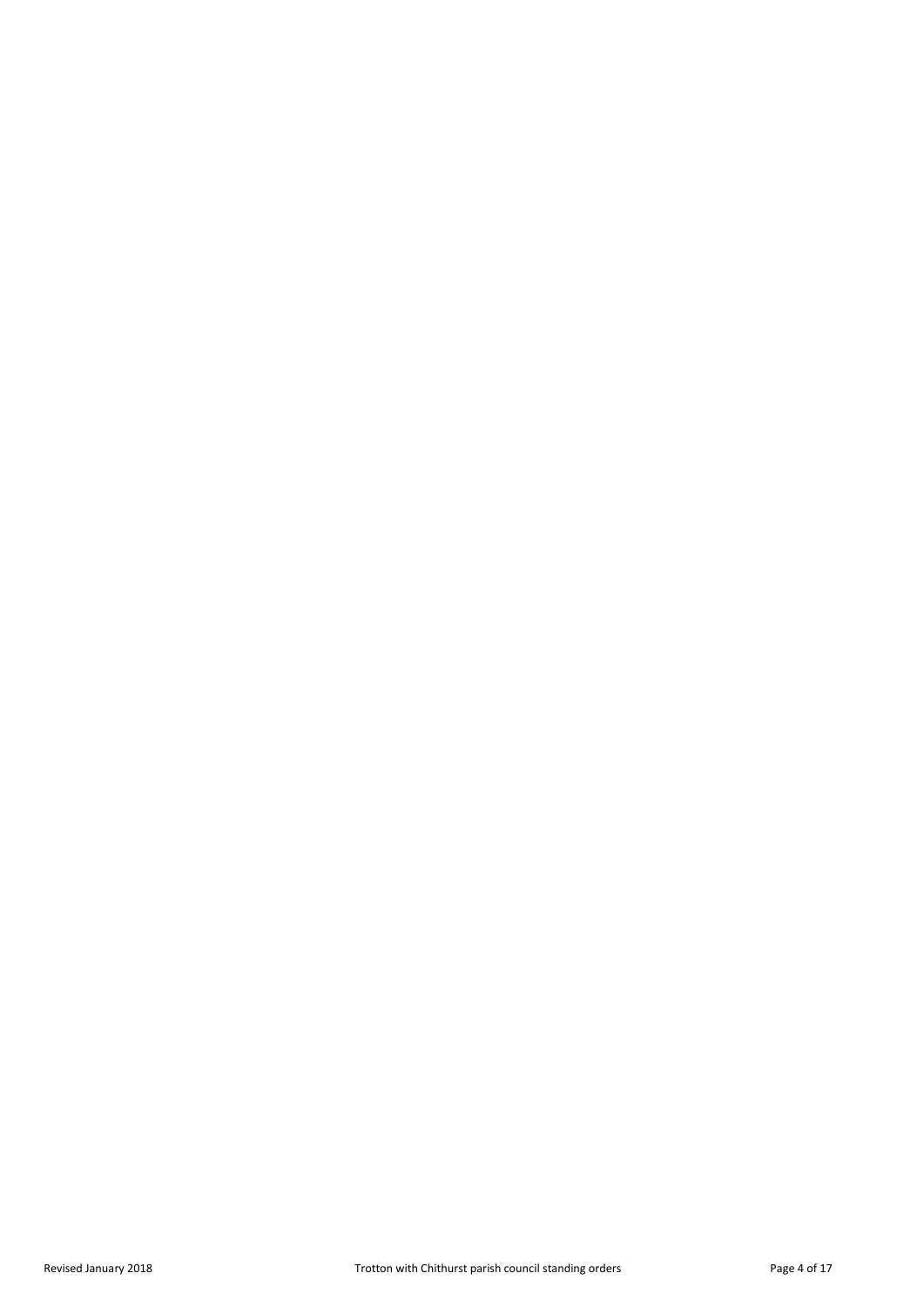- 4. The council may appoint standing committees or other committees as may be necessary, and:
	- a. shall determine their terms of reference;
	- b. shall determine the number and time of the ordinary meetings of a standing committee up until the date of the next annual meeting of full council;
	- c. shall permit a committee, other than in respect of the ordinary meetings of a committee, to determine the number and time of its meetings;
	- d. shall, subject to standing order[s D2](#page-2-3) and [D3](#page-2-4) above, appoint and determine the terms of office of members of such a committee;
	- e. may, subject to standing orders [D2](#page-2-3) an[d D3](#page-2-4) above, appoint and determine the terms of office of the substitute members to a committee whose role is to replace the ordinary members at a meeting of a committee if the ordinary members of the committee confirm to the clerk 7 days before the meeting that they are unable to attend;
	- f. shall, after it has appointed the members of a standing committee, appoint the chairman of the standing committee;
	- g. shall permit a committee other than a standing committee, to appoint its own chairman at the first meeting of the committee;
	- h. shall determine the place, notice requirements and quorum for a meeting of a committee and a subcommittee which shall be no less than three;
	- i. shall determine if the public may participate at a meeting of a committee;
	- j. shall determine if the public and press are permitted to attend the meetings of a sub-committee and also the advance public notice requirements, if any, required for the meetings of a sub-committee;
	- k. shall determine if the public may participate at a meeting of a sub-committee that they are permitted to attend; and
	- l. may dissolve a committee.

### <span id="page-4-0"></span>**E Ordinary council meetings**

- **1. In an election year, the annual meeting of the council shall be held on or within 14 days following the day on which the new councillors elected take office.**
- **2. In a year which is not an election year, the annual meeting of a council shall be held on such day in May as the council may direct.**
- **3. If no other time is fixed, the annual meeting of the council shall take place at 6pm.**
- **4. In addition to the annual meeting of the council, at least three other ordinary meetings shall be held in each year on such dates and times as the council directs.**
- **5. The first business conducted at the annual meeting of the council shall be the election of the chairman and vice-chairman (if any) of the council.**
- **6. The chairman of the council, unless he has resigned or becomes disqualified, shall continue in office and preside at the annual meeting until his successor is elected at the next annual meeting of the council.**
- **7. The vice-chairman of the council, if any, unless he resigns or becomes disqualified, shall hold office until immediately after the election of the chairman of the council at the next annual meeting of the council.**
- **8. In an election year, if the current chairman of the council has not been re-elected as a member of the council, he shall preside at the meeting until a successor chairman of the council has been elected. The current chairman of the council shall not have an original vote in respect of the election of the new chairman of the council but must give a casting vote in the case of an equality of votes.**
- **9. In an election year, if the current chairman of the council has been re-elected as a member of the council, he shall preside at the meeting until a new chairman of the council has been elected. He may exercise an original vote in respect of the election of the new chairman of the council and must give a casting vote in the case of an equality of votes.**
- 10. Following the election of the chairman of the council and vice-chairman (if any) of the council at the annual meeting of the council, the business of the annual meeting shall include:
	- **a. In an election year, delivery by the chairman of the council and councillors of their acceptance of office forms unless the council resolves for this to be done at a later date. In a year which is not an election year, delivery by the chairman of the council of his acceptance of office form unless the council resolves for this to be done at a later date;**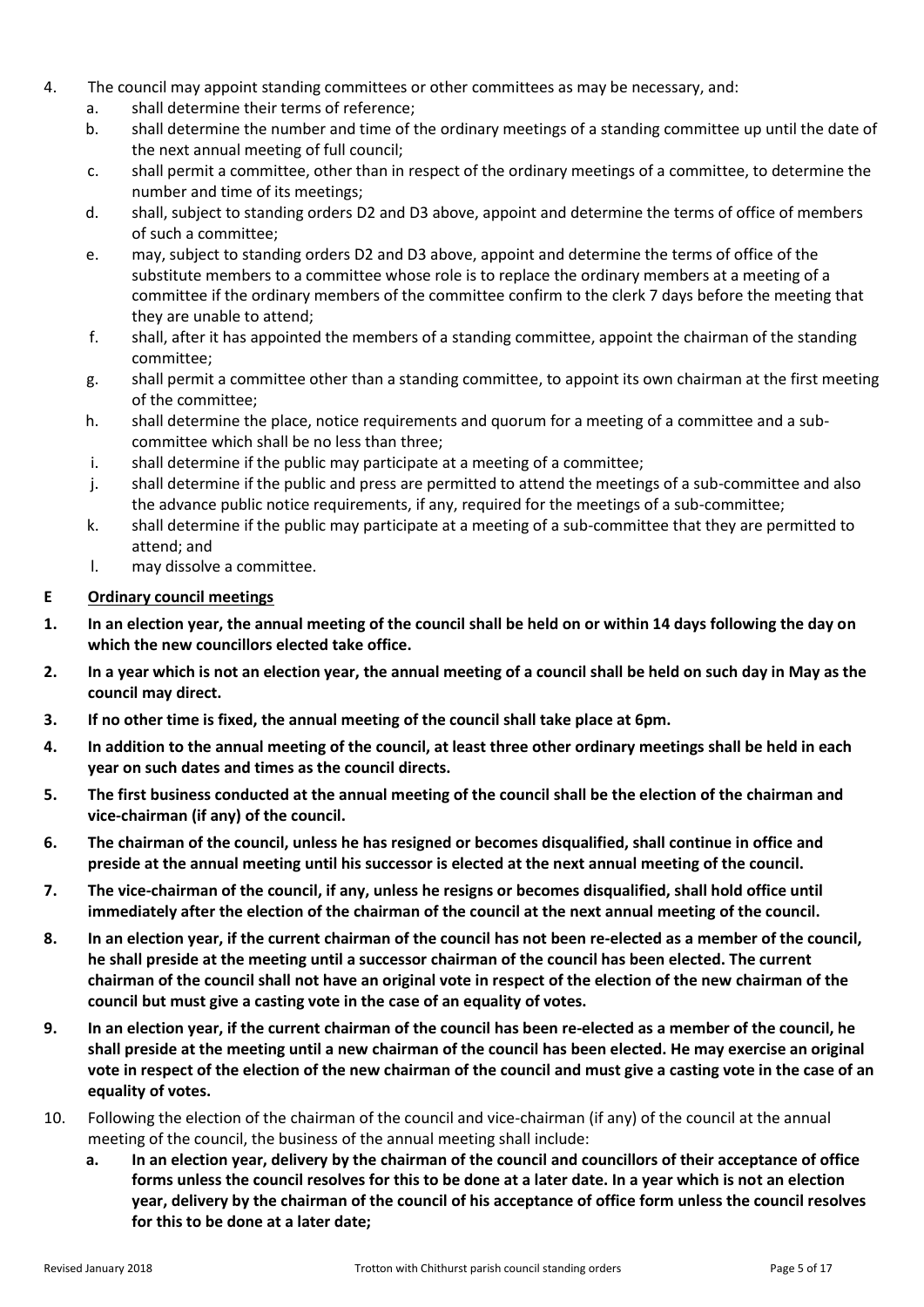- b. Confirmation of the accuracy of the minutes of the last meeting of the council;
- c. Receipt of the minutes of the last meeting of a committee;
- d. Consideration of the recommendations made by a committee;
- e. Review of delegation arrangements to committees, sub-committees, staff and other local authorities;
- f. Review of the terms of reference for committees;
- g. Appointment of members to existing committees;
- h. Appointment of any new committees in accordance with standing order 4 above;
- i. Review and adoption of appropriate standing orders and financial regulations;
- j. Review of arrangements, including any charters and agency agreements, with other local authorities and review of contributions made to expenditure incurred by other local authorities;
- k. Review of representation on or work with external bodies and arrangements for reporting back;
- l. In an election year, to make arrangements with a view to the council becoming eligible to exercise the general power of competence in the future;
- m. Review of inventory of land and assets including buildings and office equipment;
- n. Confirmation of arrangements for insurance cover in respect of all insured risks;
- o. Review of the council's and/or staff subscriptions to other bodies;
- p. Review of the council's complaints procedure;
- q. Review of the council's procedures for handling requests made under the Freedom of Information Act 2000 and the Data Protection Act 1998;
- r. Review of the council's policy for dealing with the press/media; and
- **s.** Determining the time and place of ordinary meetings of the full council up to and including the next annual meeting of full council.

#### <span id="page-5-0"></span>**F Extraordinary meetings of the council and committees and sub-committees**

- **1. The chairman of the council may convene an extraordinary meeting of the council at any time.**
- **2. If the chairman of the council does not or refuses to call an extraordinary meeting of the council within seven days of having been requested in writing to do so by two councillors, any two councillors may convene an extraordinary meeting of the council. The public notice giving the time, place and agenda for such a meeting must be signed by the two councillors.**
- 3. The chairman of a committee may convene an extraordinary meeting of the committee at any time.
- 4. If the chairman of a committee does not or refuses to call an extraordinary meeting within 7 days of having been requested by to do so by 2 members of the committee, any 2 members of the committee may convene an extraordinary meeting of a committee.

#### <span id="page-5-1"></span>**G Previous resolutions**

- <span id="page-5-4"></span>1. A resolution shall not be reversed within six months except either by a special motion, which requires written notice by at least 2 councillors to be given to the clerk in accordance with standing orde[r I](#page-5-3) below, or by a motion moved in pursuance of the recommendation of a committee or a sub-committee.
- 2. When a motion moved pursuant to standing orde[r G1](#page-5-4) above has been disposed of, no similar motion may be moved within a further six months.

#### <span id="page-5-2"></span>**H Voting on appointments**

1. Where more than two persons have been nominated for a position to be filled by the council and none of those persons has received an absolute majority of votes in their favour, the name of the person having the least number of votes shall be struck off the list and a fresh vote taken. This process shall continue until a majority of votes is given in favour of one person. A tie in votes may be settled by the casting vote exercisable by the chairman of the meeting.

#### <span id="page-5-3"></span>**I Motions for a meeting that require written notice to be given to the clerk**

- 1. A motion shall relate to the responsibilities of the meeting which it is tabled for and in any event shall relate to the performance of the council's statutory functions, powers and obligations or an issue which specifically affects the council's area or its residents.
- <span id="page-5-5"></span>2. No motion may be moved at a meeting unless it is on the agenda and the mover has given written notice of its wording to the clerk at least 7 clear days before the meeting. Clear days do not include the day of the notice or the day of the meeting.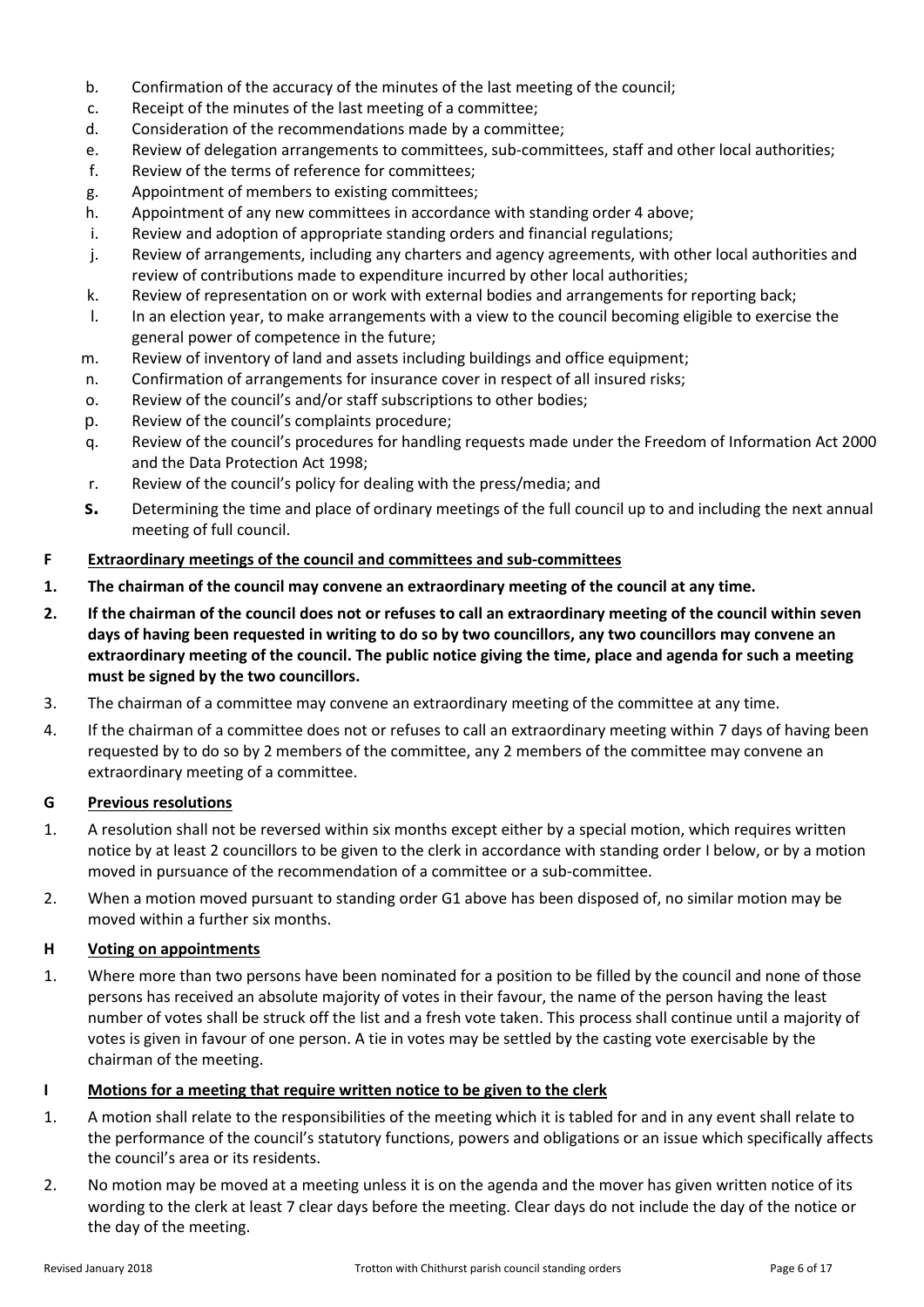- 3. The clerk may, before including a motion on the agenda received in accordance with standing order [I2](#page-5-5) above, correct obvious grammatical or typographical errors in the wording of the motion.
- 4. If the clerk considers the wording of a motion received in accordance with standing order [I2](#page-5-5) above is not clear in meaning, the motion shall be rejected until the mover of the motion resubmits it in writing to the clerk so that it can be understood at least 5 clear days before the meeting.
- <span id="page-6-3"></span>5. If the wording or subject of a proposed motion is considered improper, the clerk shall consult with the chairman of the forthcoming meeting or, as the case may be, the councillors who have convened the meeting, to consider whether the motion shall be included in the agenda or rejected.
- 6. Subject to standing order [I5](#page-6-3) above, the decision of the clerk as to whether or not to include the motion on the agenda shall be final.
- 7. Notices of motions, the decision as to whether to include them on an agenda and the resojn s for the decision must be retained by the clerk.

# <span id="page-6-0"></span>**J Motions at a meeting that do not require written notice**

- <span id="page-6-4"></span>1. The following motions may be moved at a meeting without written notice to the clerk;
	- a. to correct an inaccuracy in the draft minutes of a meeting;
		- b. to move to a vote;
		- c. to defer consideration of a motion;
		- d. to refer a motion to a particular committee or sub-committee;
		- e. to appoint a person to preside at a meeting;
		- f. to change the order of business on the agenda;
		- g. to proceed to the next business on the agenda;
		- h. to require a written report;
		- i. to appoint a committee or sub-committee and their members;
		- j. to extend the time limits for speaking;
		- k. to exclude the press and public from a meeting in respect of confidential or sensitive information which is prejudicial to the public interest;
		- l. to not hear further from a councillor or a member of the public;
		- m. to exclude a councillor or member of the public for disorderly conduct;
		- n. to temporarily suspend the meeting;
		- o. to suspend a particular standing order (unless it reflects mandatory statutory requirements);
		- p. to adjourn the meeting; or
		- q. to close a meeting.

### <span id="page-6-1"></span>**K Handling confidential or sensitive information**

- 1. The agenda, papers that support the agenda and the minutes of a meeting shall not disclose or otherwise undermine confidential or sensitive information which for special reasons would not be in the public interest.
- 2. councillors and staff shall not disclose confidential or sensitive information which for special reasons would not be in the public interest.

# <span id="page-6-2"></span>**L Draft minutes**

- 1. If the draft minutes of a preceding meeting have been served on councillors with the agenda to attend the meeting at which they are due to be approved for accuracy, they shall be taken as read.
- 2. There shall be no discussion about the draft minutes of a preceding meeting except in relation to their accuracy. A motion to correct an inaccuracy in the draft minutes shall be moved in accordance with standing orde[r J1.a](#page-6-4) above.
- 3. The accuracy of draft minutes, including any amendment(s) made to them, shall be confirmed by resolution and shall be signed by the chairman of the meeting and stand as an accurate record of the meeting to which the minutes relate.
- 4. If the chairman of the meeting does not consider the minutes to be an accurate record of the meeting to which they relate, he shall sign the minutes and include a paragraph in the following terms or to the same effect:

*"The chairman of this meeting does not believe that the minutes of the meeting of the ( ) held on [date] in respect of ( ) were a correct record but his view was not upheld by the meeting and the minutes are confirmed as an accurate record of the proceedings."*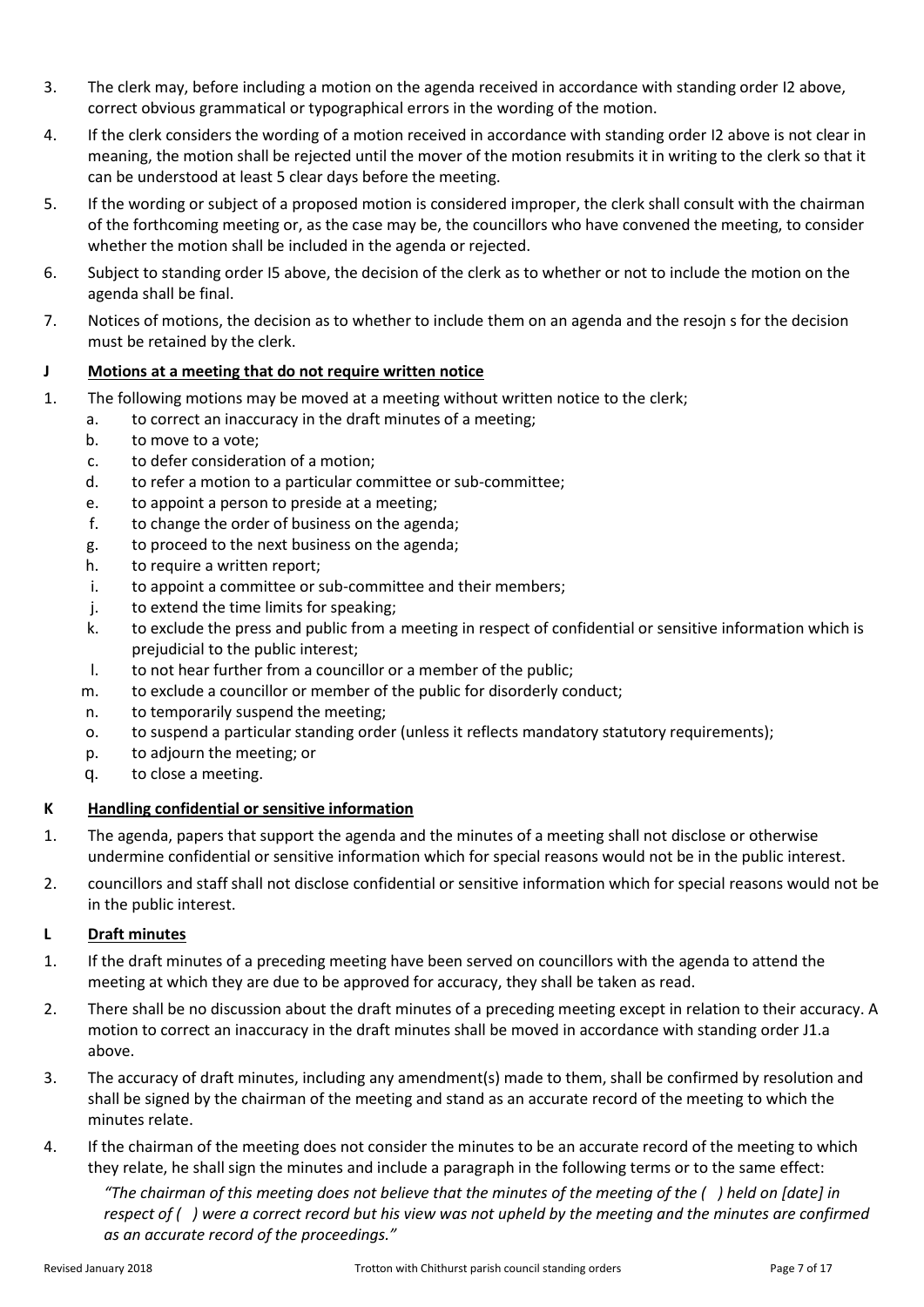5. Upon a resolution which confirms the accuracy of the minutes of a meeting, the draft minutes or recordings of the meeting for which approved minutes exist shall be destroyed.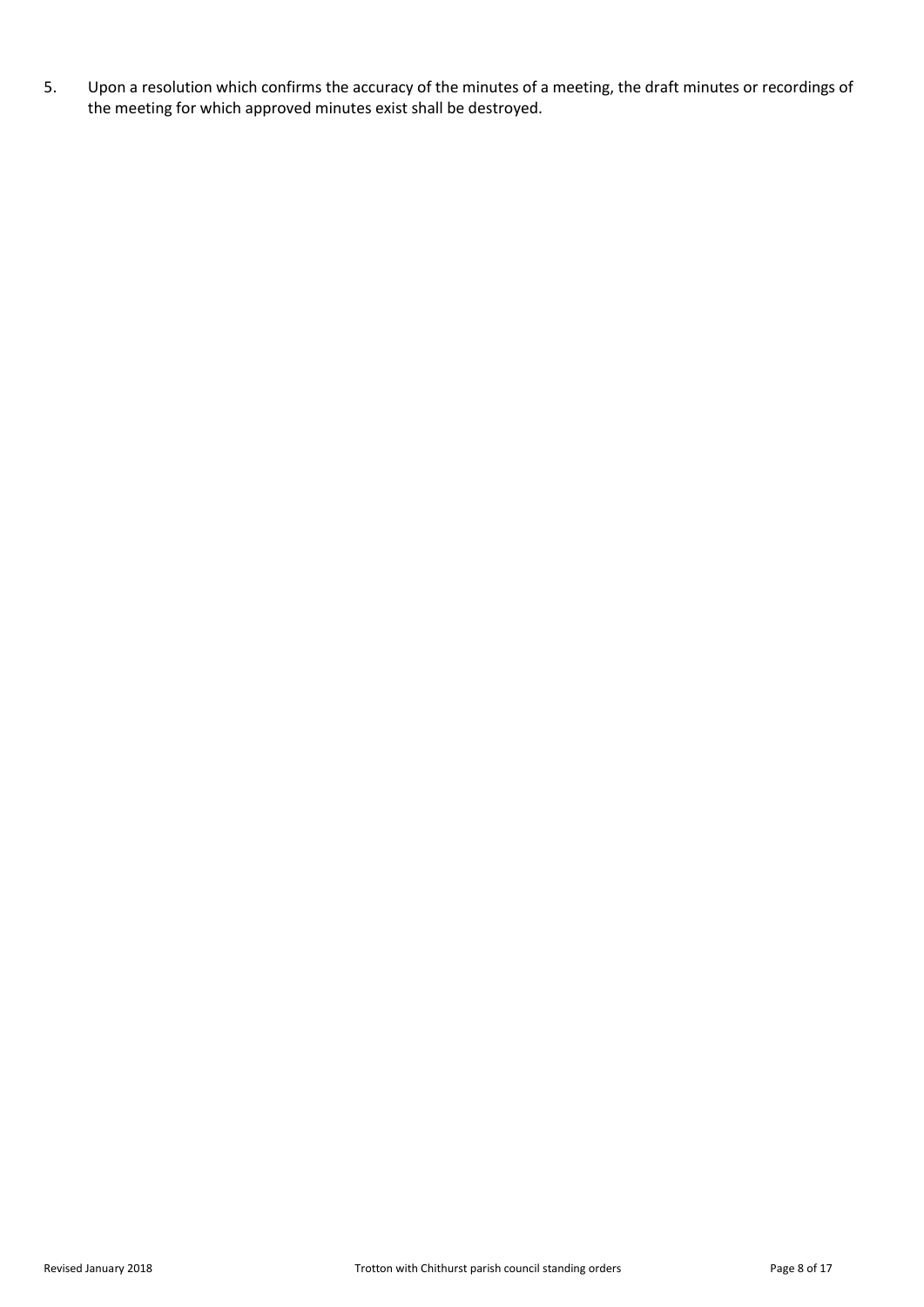### <span id="page-8-0"></span>*M* **Code of conduct and dispensations**

- 1. All councillors and non-councillors with voting rights shall observe the code of conduct adopted by the council.
- 2. Unless he has been granted a dispensation, a councillor or non-councillor with voting rights shall withdraw from a meeting when it is considering a matter in which he has a disclosable pecuniary interest. He may return to the meeting after it has considered the matter in which he had the interest.
- 3. Unless he has been granted a dispensation, a councillor or non-councillor with voting rights shall withdraw from a meeting when it is considering a matter in which he has another interest if so required by the council's code of conduct. He may return to the meeting after it has considered the matter in which he had the interest.
- <span id="page-8-2"></span>4. **Dispensation requests shall be in writing and submitted to the clerk** as soon as possible before the meeting, or failing that, at the start of the meeting for which the dispensation is required.
- <span id="page-8-3"></span>5. A decision as to whether to grant a dispensation shall be made by the clerk and that decision is final.
- 6. A dispensation request shall confirm:
	- a. the description and the nature of the disclosable pecuniary interest or other interest to which the request for the dispensation relates;
	- b. whether the dispensation is required to participate at a meeting in a discussion only or a discussion and a vote;
	- c. the date of the meeting or the period (not exceeding four years) for which the dispensation is sought; and
	- d. an explanation as to why the dispensation is sought.
- 7. Subject to standing order[s M4](#page-8-2) and [M5](#page-8-3) above, dispensations requests shall be considered by the clerk before the meeting or, if this is not possible, at the start of the meeting for which the dispensation is required.
- **8. A dispensation may be granted in accordance with standing order [M5](#page-8-3) above if having regard to all relevant circumstances the following applies:**
	- **a. without the dispensation the number of persons prohibited from participating in the particular business would be so great a proportion of the meeting transacting the business as to impede the transaction of the business or**
	- **b. granting the dispensation is in the interests of persons living in the council's area or**
	- **c. it is otherwise appropriate to grant a dispensation.**

### <span id="page-8-1"></span>**N Code of conduct complaints**

- <span id="page-8-4"></span>1. Upon notification by Chichester district council (CDC) or West Sussex county council (WSCC) that it is dealing with a complaint that a councillor or non-councillor with voting rights has breached the council's code of conduct, the clerk shall, subject to standing order [K](#page-6-1) above, report this to the council.
- 2. Where the notification in standing orde[r N1](#page-8-4) above relates to a complaint made by the clerk, the clerk shall notify the chairman of council of this fact, and the chairman shall nominate another staff or council member to assume the duties of the clerk in relation to the complaint until it has been determined and the council has agreed what action, if any, to take in accordance with standing order [N4](#page-8-5) below.
- 3. The council may:
	- a. provide information or evidence where such disclosure is necessary to progress an investigation of the complaint or is required by law;
	- b. seek information relevant to the complaint from the person or body with statutory responsibility for investigation of the matter;
- <span id="page-8-5"></span>**4. Upon notification by CDC or WSCC that a councillor or non-councillor with voting rights has breached the council's code of conduct, the council shall consider what, if any, action to take against him. Such action excludes disqualification or suspension from office.**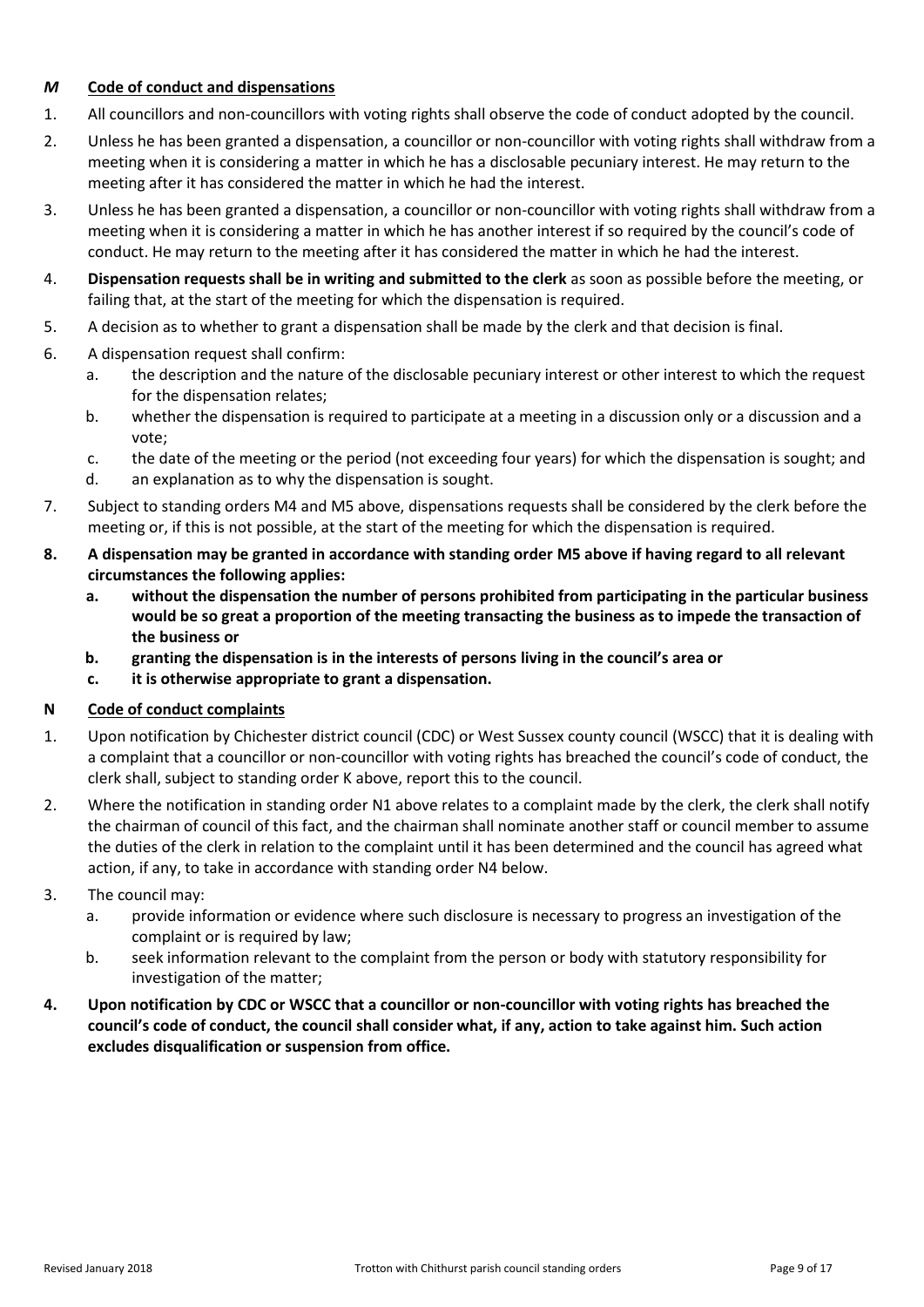# <span id="page-9-0"></span>**O Clerk / proper officer**

- 1. The proper officer shall be either (i) the clerk or (ii) other council or staff member(s) nominated by the council to undertake the work of the clerk when the clerk is absent.
- 2. The clerk shall:
	- **a. at least three clear days before a meeting of the council, a committee and a sub-committee serve on councillors a summons, by email, text or other personal message, confirming the time, place and the agenda.**
	- **b. give public notice of the time, place and agenda at least three clear days before a meeting of the council or a meeting of a committee or a sub-committee (provided that the public notice with agenda of an extraordinary meeting of the council convened by councillors is signed by them);**
	- c. See standing orde[r C2](#page-1-5) above for the meaning of clear days for a meeting of a full council and standing order [C3](#page-1-6) above for a meeting of a committee.
	- d. subject to standing order [I](#page-5-3) above, include on the agenda all motions in the order received unless a councillor has given written notice at least 5 clear days before the meeting confirming his withdrawal of it;
	- **e. convene a meeting of full council for the election of a new chairman of the council, occasioned by a casual vacancy in his office;**
	- f. facilitate inspection of the minutes files by local government electors;
	- **g. receive and retain copies of byelaws made by other local authorities;**
	- h. retain acceptance of office forms from councillors;
	- i. retain a copy of every councillor's register of interests;
	- j. assist with responding to requests made under the Freedom of Information Act 2000 and Data Protection Act 1998, in accordance with and subject to the council's policies and procedures relating to the same;
	- k. receive and send general correspondence and notices on behalf of the council except where there is a resolution to the contrary;
	- l. manage the organisation, storage of, access to and destruction of information held by the council in paper and electronic form;
	- m. arrange for legal deeds to be executed;
	- n. See also standing order [V](#page-11-3) below.
	- o. arrange or manage the prompt authorisation, approval, and instruction regarding any payments to be made by the council in accordance with the council's financial regulations;
	- p. record every planning application notified to the council and the council's response to the local planning authority in a book or file for such purpose;
	- q. refer a planning application received by the council to the chairman and members of the planning committee within two working days of receipt to facilitate a meeting if the nature of a planning application requires consideration before the next planned meeting of the committee;
	- r. manage access to information about the council via the publication scheme; and
	- *s.* See also standing order [V](#page-11-3) below.

# <span id="page-9-1"></span>**P Responsible financial officer (RFO)**

**1.** The council shall appoint an appropriate council or staff member to undertake the work of the responsible financial officer when the responsible financial officer is absent.

### <span id="page-9-2"></span>**Q Accounts and accounting statements**

- 1. "Proper practices" in standing orders refer to the most recent version of "Governance and accountability for local councils – a practitioners' guide".
- 2. The RFO shall ensure that all proper practices are adhered to and that the council's accounts are kept, and accounting statements produced, in accordance with its financial regulations, which will be reviewed each year.

### <span id="page-9-3"></span>**R Financial controls and procurement**

- 1. The council shall consider and approve financial regulations drawn up / reviewed by the RFO each year, when it approves its annual budget and precept.
- 2. The RFO shall ensure that the financial regulations specify suitable limits and procedures (having regard to the council's annual income) for the authorisation of payments and for the approval of contracts / agreements to purchase goods and services.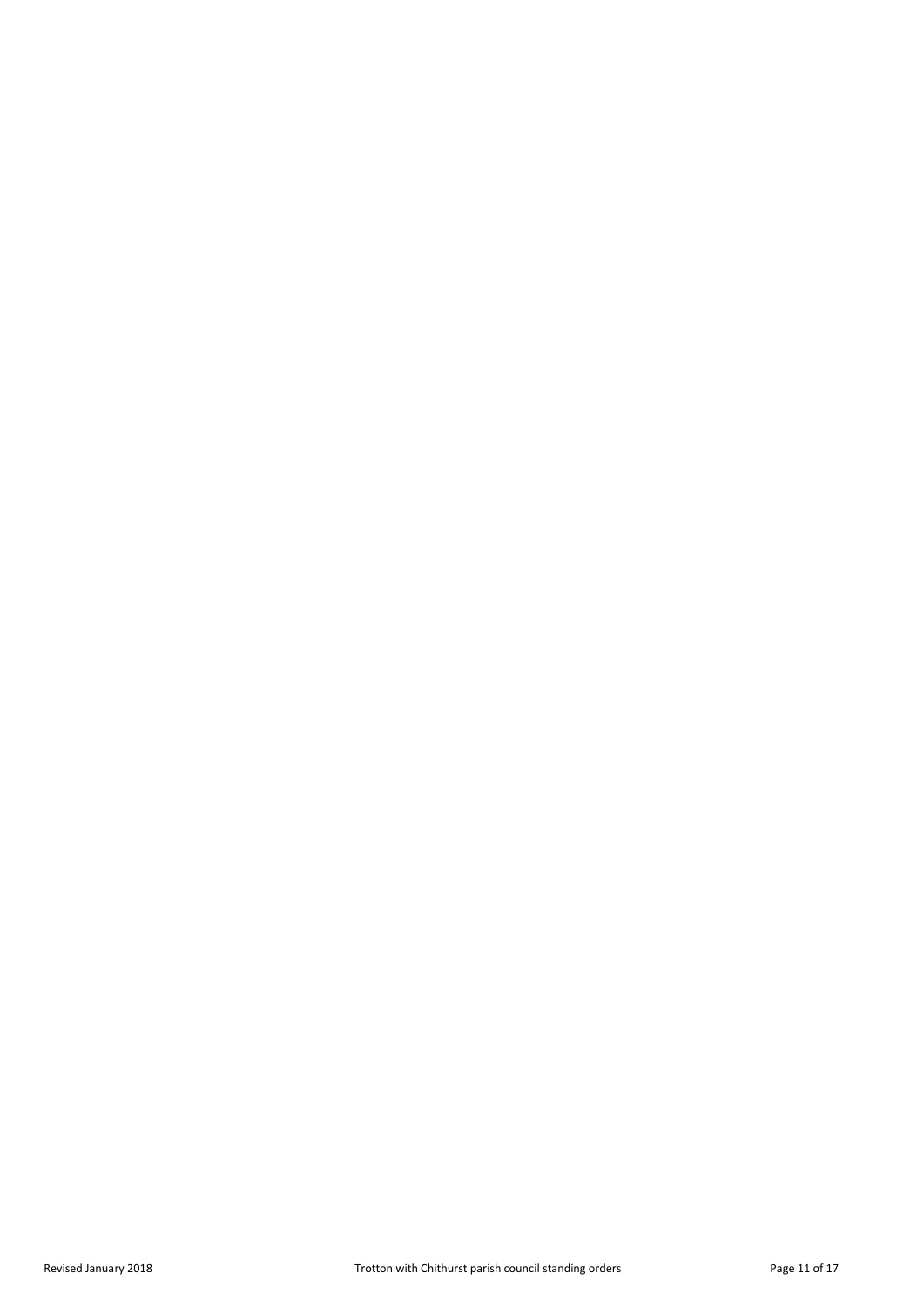# <span id="page-11-0"></span>**S Staff matters**

1. The council currently has no employed staff and all duties are carried out by members of the council. If any proposal is made to employ staff, these standing orders shall be modified accordingly before any employment contracts are drawn up.

# <span id="page-11-1"></span>**T Requests for information**

- 1. Requests for information held by the council shall be handled in accordance with the council's policy in respect of handling requests under the Freedom of Information Act 2000 and the Data Protection Act 1998.
- 2. Correspondence from, and notices served by, the Information Commissioner shall be referred by the clerk to the chairman, who shall have the power to do anything to facilitate compliance with the Freedom of Information Act 2000.

### <span id="page-11-2"></span>**U Relations with the press/media**

1. Requests from the press or other media for an oral or written comment or statement from the council, its councillors or staff shall be handled in accordance with the council's policy in respect of dealing with the press and/or other media.

# <span id="page-11-3"></span>**V Execution and sealing of legal deeds**

**1. A legal deed shall not be executed on behalf of the council unless authorised by a resolution approved at a full council meeting.**

### <span id="page-11-4"></span>**W Communicating with district and county or councillors**

1. An invitation to attend a meeting of the council shall be sent, together with the agenda, to the CDC and WSCC councillor representing the area of the council.

### <span id="page-11-5"></span>**X Standing orders generally**

- 1. All or part of a standing order, except one that incorporates mandatory statutory requirements, may be suspended by resolution in relation to the consideration of an item on the agenda for a meeting.
- 2. A motion to add to or vary or revoke one or more of the council's standing orders, except one that incorporates mandatory statutory requirements, shall be proposed by a special motion, the written notice by at least 3 councillors to be given to the clerk in accordance with standing orde[r I](#page-5-3) above.
- 3. The clerk shall provide a copy of the council's standing orders to a councillor as soon as possible after he has delivered his acceptance of office form.
- 4. The decision of the chairman of a meeting as to the application of standing orders at the meeting shall be final.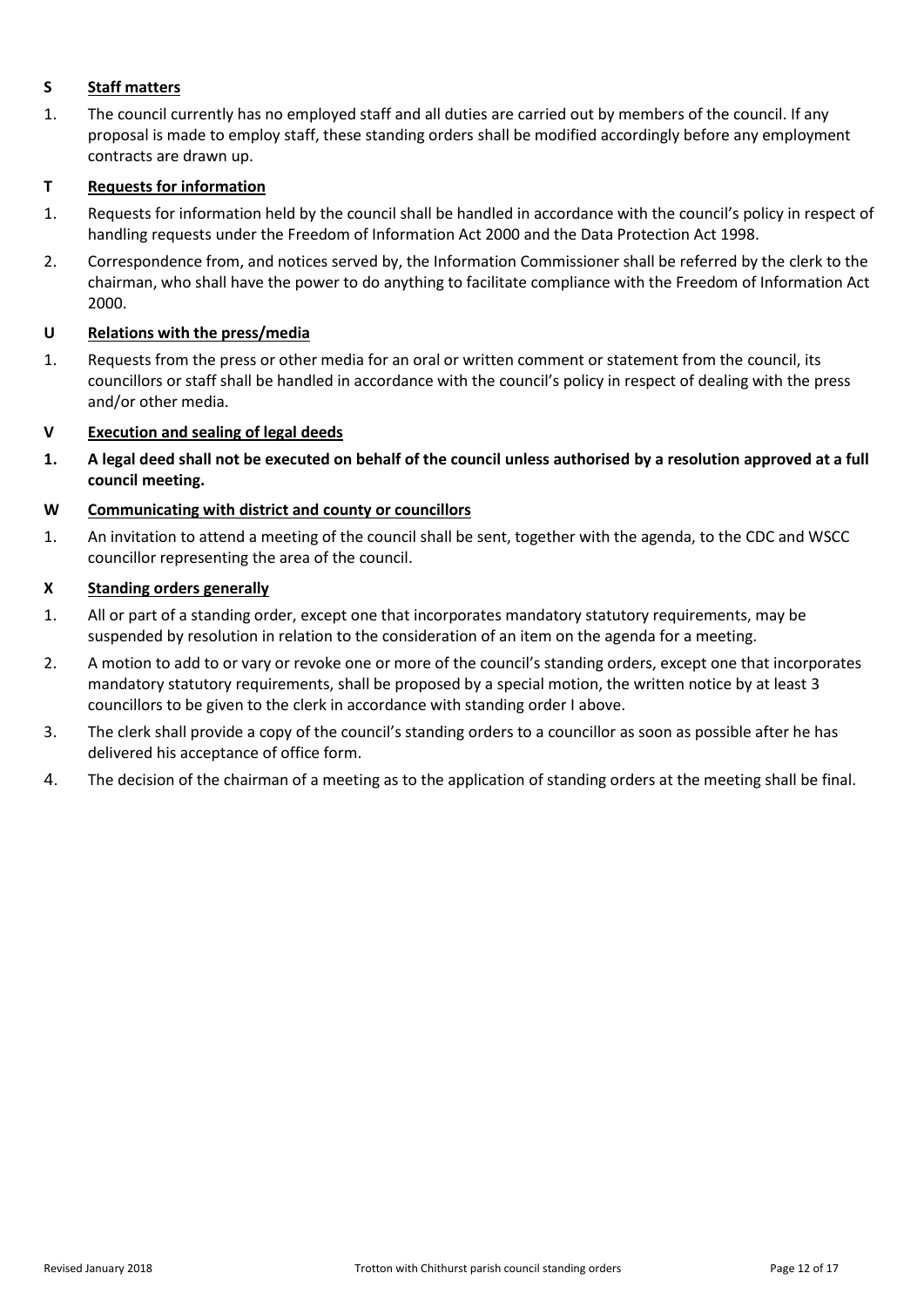# **Appendix 1: Complaints procedure**

<span id="page-12-0"></span>It will not be appropriate to deal with all complaints from members of the public under a complaints procedure and this appendix covers only complaints about the administration of the council or about its procedures. Other complaints should be handled as follows:

| <b>Type of complaint</b> | Refer to                                                                             |
|--------------------------|--------------------------------------------------------------------------------------|
| Financial irregularity   | Local elector's statutory right to object to council's audit of accounts pursuant to |
|                          | s.16 Audit Commission Act 1998. On other matters, the council will consult its       |
|                          | auditor or the audit commission.                                                     |
| Criminal activity        | The police                                                                           |
| Councillor conduct       | A complaint relating to a councillor's failure to comply with the code of conduct    |
|                          | must be submitted to the monitoring officer at Chichester district council.          |

- 1. The aims of the code of practice are:
	- To provide a standard and formal procedure for considering complaints either made by complainants directly or which have been referred back to the council from other bodies.
	- To ensure that complainants feel satisfied that their grievance has been properly and fully considered.
	- To make the process reasonable, accessible and transparent.
	- At all times, the rules of natural justice will apply and all parties shall be treated fairly.
	- All complaints shall be heard by the council's complaints panel, which shall consist of 3 councillors, and shall report its findings to **the full council.**
- 2. Initial response on receiving a complaint:
	- a. The complainant shall be asked to put the complaint about the council's procedures in writing to the clerk.
	- b. If the complainant does not wish to put the complaint to the clerk (as it may relate directly to the clerk), they may be advised to put it to the council chairman in writing, marked private and confidential.
	- c. The chairman will appoint a panel of 3 council members (who are not subjects of the complaint) as a complaints panel.
	- d. The clerk / chairman shall acknowledge the receipt of the complaint and advise the complainant when the matter will be considered by the complaints panel.
	- e. The complainant shall be invited to attend a meeting with the complaints panel and bring with them such representatives as they wish.
	- f. Seven clear working days prior to the meeting (i.e. excluding weekends and public holidays), the complainant shall provide the council with copies of any documentation or other evidence, which they intend to refer to at the meeting. The council shall similarly provide the complainant with copies of any documentation upon which it wishes to rely at the meeting.
- 3. At the meeting
	- a. The complaints panel shall consider whether the circumstances of the meeting warrant the exclusion of the press and public. Any decision on a complaint shall be announced at the next council meeting in open session.
	- b. The panel chairman to introduce everyone and explain the procedure.
	- c. Complainant (or representative) to outline grounds for complaint.
	- d. Panel members to ask questions of the complainant.
	- e. If relevant, the clerk or other nominated officer, to explain the council's position.
	- f. Panel members to ask questions of the clerk or other nominated officer.
	- g. The clerk or other nominated officer and complainant to be offered the opportunity of the last word (in this order – i.e. Town clerk /officer followed by complainant).
	- h. The clerk or other nominated officer and complainant to be asked to leave the room while the panel members decide whether or not the grounds for the complaint have been made. If a point of clarification is necessary, both parties to be invited back.
	- i. The clerk or other nominated officer and complainant return to hear the decision, or to be advised when the decision will be made.
- 4. After the meeting

Decision confirmed in writing within seven (7) working days together with details of any action to be taken.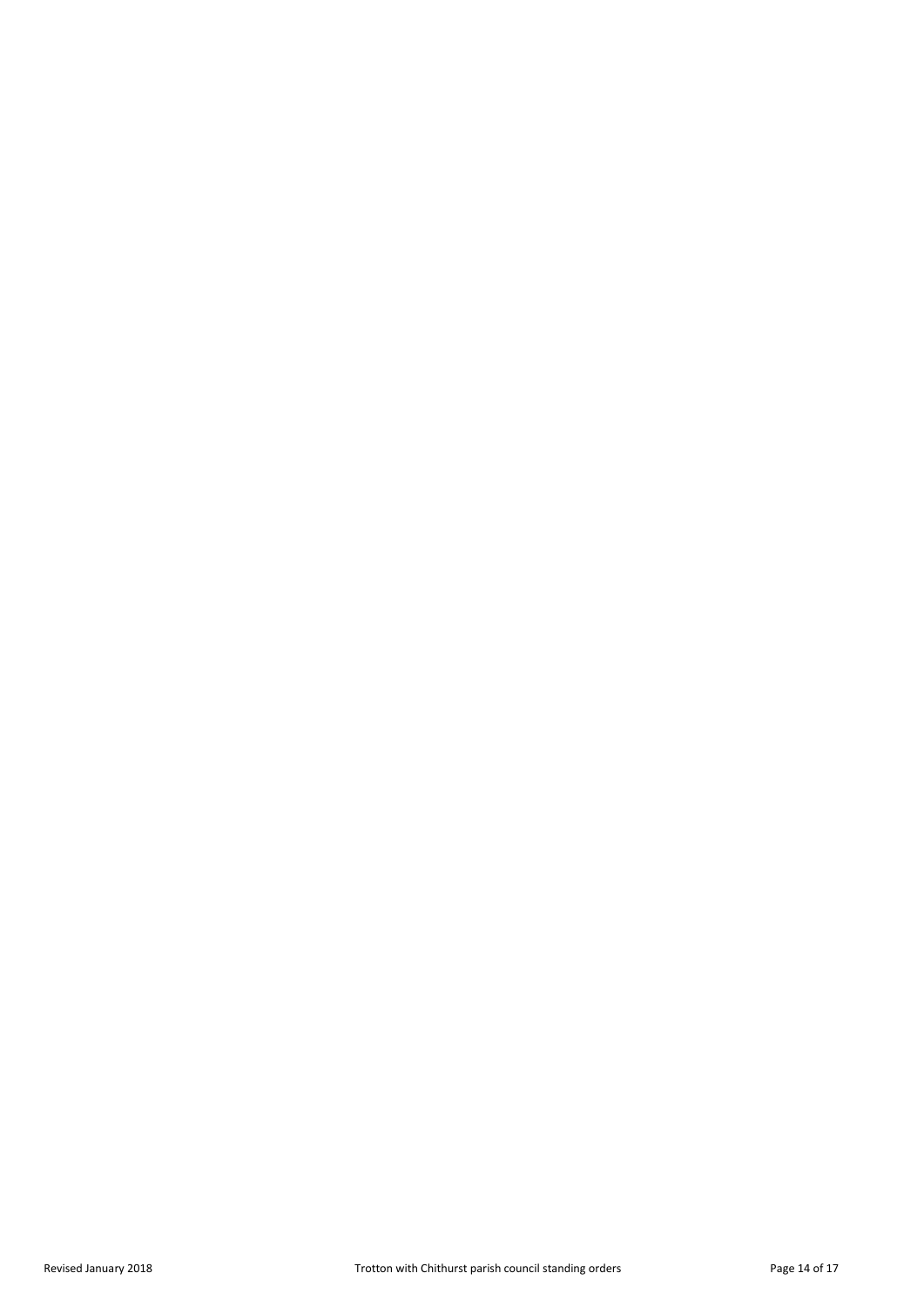### **Appendix 2: Data storage and security**

### <span id="page-14-0"></span>1. Personal data

- a. Personal data (any data that identifies individual people with their physical or electronic contact details or other personal information shall be stored securely (see below) by the clerk.
- b. If personal data is given to any other council member, for any reason, it shall be stored securely (see below) and shall not be retained any longer than necessary for the purpose for which it was supplied to the member.
- c. Personal data shall not be given, lent or otherwise disclosed to any person not a member of the council for any reason without the written / emailed consent of the person(s) included in the data.
- 2. Physical document storage & security All council physical files shall be kept in a secure place – usually in locked drawers in the clerk's office.
- 3. Electronic data, documents and files
	- a. Electronic data belonging to the council, or provided for council purposes, is to be stored securely (see below) on a council PC or council-controlled online storage system;
	- b. If copies of such data is kept on a personal computer belonging to a council or staff member, access to the computer must be by secure password only, and the computer must never be left logged in when the owner is not present;
- 4. Electronic data security
	- a. Any computer or online facility used to store council data must be secured by a personal identification number (PIN) or other secure password. These PINs or passwords must be stored only in encrypted electronic files and a note shall be made of the PIN and passwords and shall be handed to and retained by the chairman of the council in a sealed dated envelope. This envelope may not be opened other than in the presence of two other councillors. After the envelope has been opened, in any circumstances, the PIN and / or passwords shall be changed as soon as practicable. The fact that the sealed envelope has been opened, in whatever circumstances, shall be reported to all members immediately and formally to the next available meeting of the council. This will not be required for a member's personal computer used only for remote authorisation of bank payments.
- 5. No employee or councillor shall disclose any PIN or password, relevant to the working of the council or its bank accounts, to any person not authorised in writing by the council or a duly delegated committee.
- 6. Any council records or data kept on a computer shall be backed up on a separate, and equally secure, computer or online facility in a different place.
- 7. The council, and any members using computers for the council's business, shall ensure that anti-virus, antispyware and firewall software with automatic updates, together with a high level of security, is used.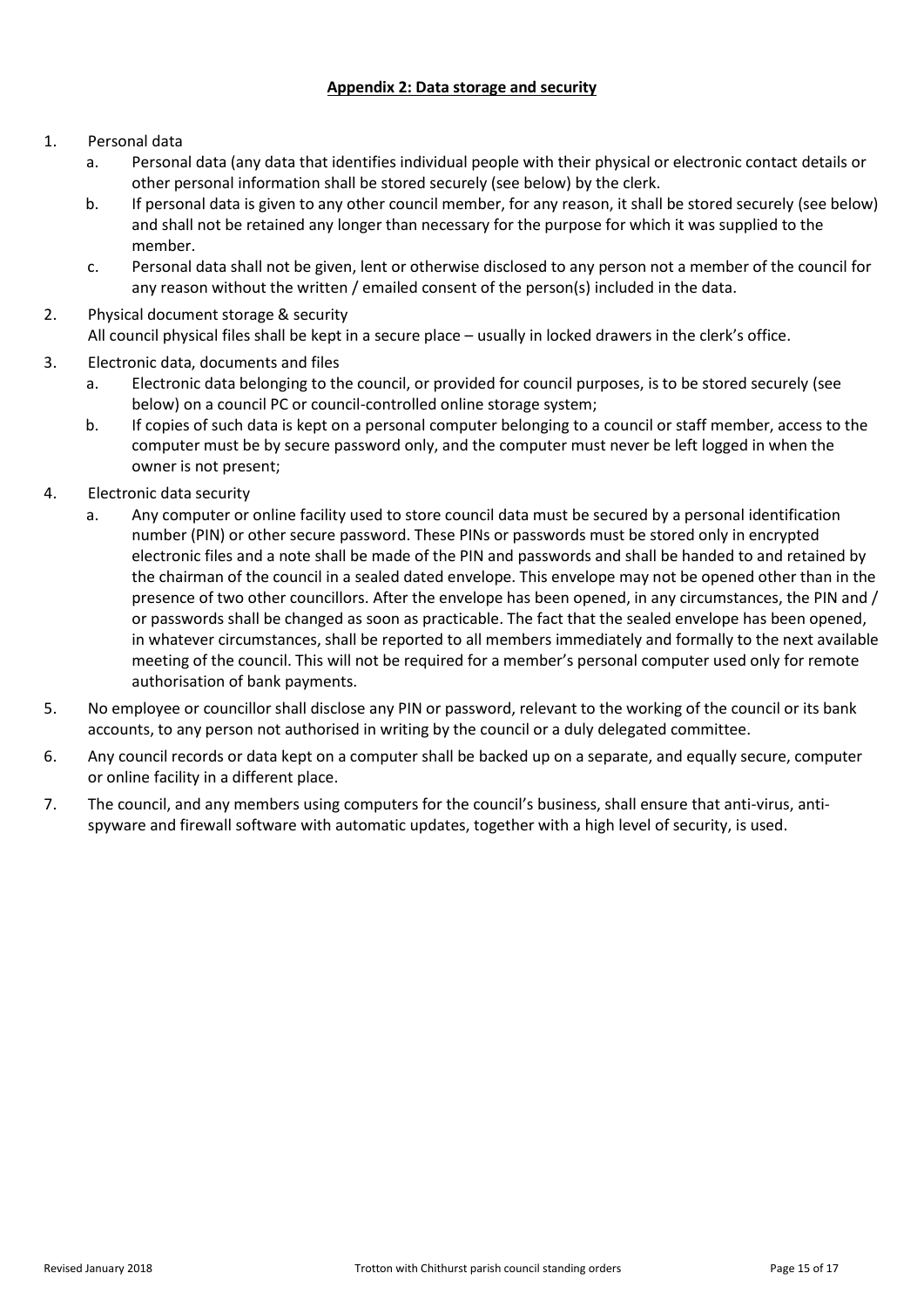# **Appendix 3: Document retention policy**

- <span id="page-15-0"></span>1. Document retention - general
	- a. The council recognises the need to retain documentation for audit purposes, staff management, tax liabilities and the eventuality of legal disputes and proceedings.
	- b. In agreeing a document retention scheme, the council has addressed these needs, and taken into account its obligations under the Local Government Act 1972, the Audit Commission Act 1998, the Public Records Act 1958, the Data Protection Act 1998, the Employers' Liability (Compulsory Insurance) Regulations 1998, the Limitation Act 1980, the Employment Rights Act 1996, the Local Authorities Cemeteries Order 1977, the Local Government (Records) Act 1962, the Freedom of Information Act 2000 and the Lord Chancellor's Code of Practice on the Management of Records Code 2002.
- 2. Retention of documents for legal purposes
	- a. Most legal proceedings are governed by the Limitation Act 1980. The 1980 Act provides that legal claims may not be commenced after a specified period. The specified period varies, depending on the type of claim in question. The table below sets out the limitation periods for the different categories of claim.

| Category                     | <b>Limitation Period</b> |
|------------------------------|--------------------------|
| Negligence (and other torts) | 6 years                  |
| Defamation                   | 1 year                   |
| Contract                     | 6 years                  |
| Leases                       | 12 years                 |
| Sums recoverable by statute  | 6 years                  |
| Personal Injury              | 3 years                  |
| To recover land              | 12 years                 |
| Rent                         | 6 years                  |
| Breach of trust              | None                     |

- b. Some types of legal proceedings may fall into two or more categories. In these circumstances, the documentation should be kept for the longest of the differing limitation periods.
- c. As there is no limitation period in respect of trusts, the council will never destroy trust deeds and schemes and other similar documentation.
- d. Some limitation periods can be extended. Examples include:
	- where individuals first become aware of damage caused at a later date (e.g. personal injury);
	- where damage is latent (e.g. to a building);
	- where a person suffers from a mental incapacity;
	- where there has been a mistake or one party has defrauded another or concealed relevant facts.
- e. In such circumstances, the council will weigh up the costs of storing relevant documents and the risks of:
	- claims being made;
	- the value of the claims; and
	- the inability to defend any claims made should relevant documents be destroyed.

### 3. Document retention schedule

a. The council has agreed a minimum document retention schedule, based on the obligations under the previously named acts, codes, orders and regulations.

| <b>DOCUMENT</b>                                     | MINIMUM RETENTION PERIOD             | <b>REASON</b>                 |
|-----------------------------------------------------|--------------------------------------|-------------------------------|
| Minute books                                        | Indefinite                           | Archive                       |
| Scale of fees and charges                           | 6 years                              | Management                    |
| Receipt and payments account(s)                     | Indefinite                           | Archive                       |
| Receipt books of all kinds, including ledgers       | 6 years                              | <b>VAT</b>                    |
| Bank statements, including savings/deposit accounts | Last completed audit year            | Audit                         |
| Bank paying-in books                                | Last completed audit year            | Audit                         |
| Cheque book stubs                                   | Last completed audit year            | Audit                         |
| Quotations and tenders                              | 6 years after completion of contract | Limitation Act 1980           |
| Paid invoices                                       | 6 years                              | <b>VAT</b>                    |
| Paid cheques                                        | 6 years                              | Limitation Act 1980           |
| VAT records, P60s and P45s                          | 6 years                              | VAT, Tax                      |
| Petty cash, postage and telephone books             | 6 years                              | Tax, VAT, Limitation Act 1980 |
| <b>Timesheets</b>                                   | Last completed audit year            | Audit                         |